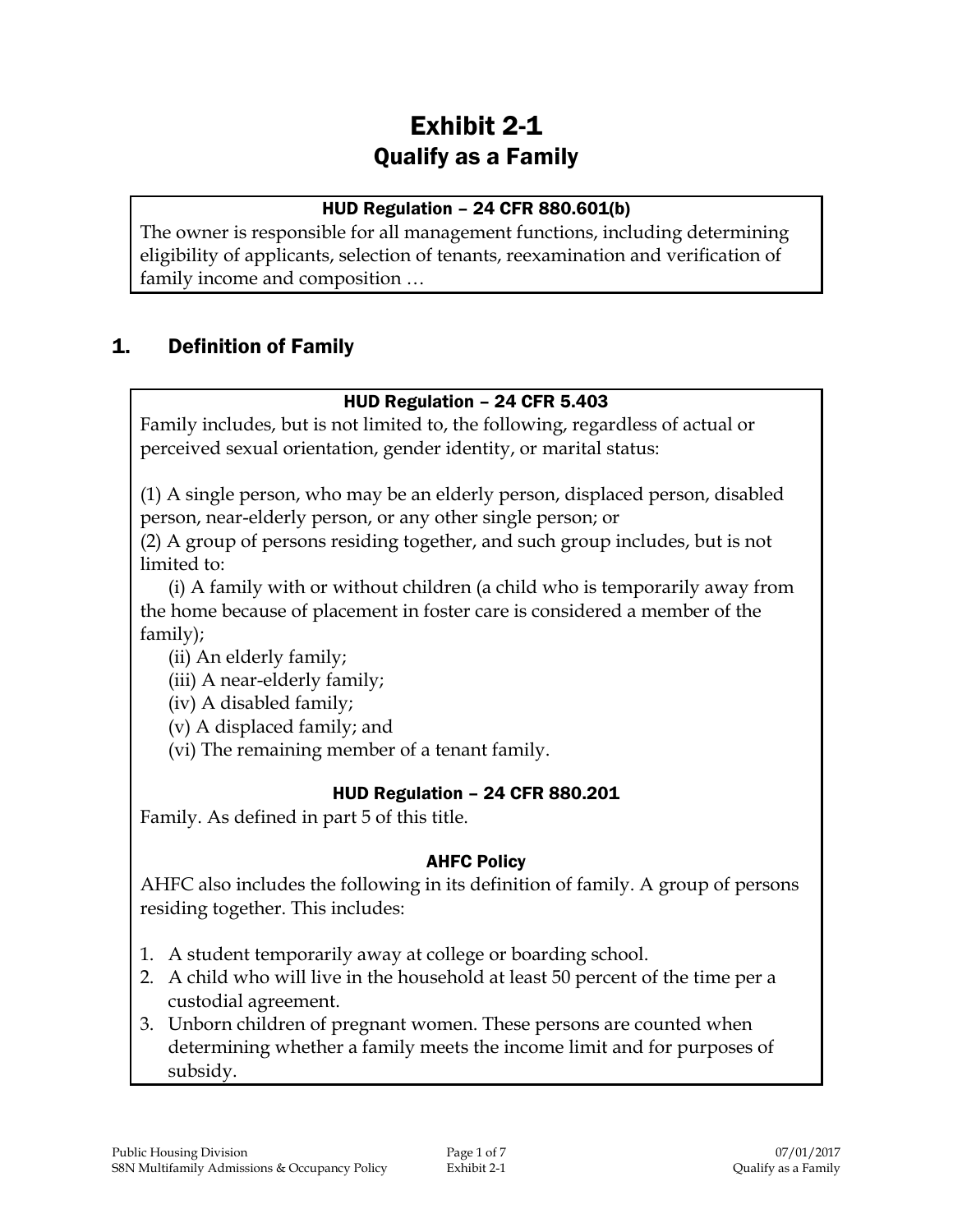4. Two or more previously unrelated disabled/elderly persons who choose to live together due to financial, not familial status. This encourages those individuals who are interested in sharing or pooling their resources to do so.

# 1.A Applicant

#### HUD Regulation – 24 CFR 5.403

Applicant means a person or a family that has applied for housing assistance.

### 1.B Continued Occupancy

For purposes of continued occupancy, the term family also includes the remaining member of a participant family with the capacity to execute a lease. See Last Remaining Family Member below.

# 2. Individual Member Definitions

The following definitions are derived from the HUD definitions. See the Income Determination and Verification chapter for verification procedures for individual categories.

# 2.A Adult

Any person who is:

- $\geq 18$  years of age or older;
- A 16 or 17 year old minor legally emancipated or married

# 2.B Co-Head of Household

This is an individual in the household who is equally responsible for the lease with the Head of Household. A family may have a spouse or co-head, but not both. A co-head never qualifies as a dependent.

# 2.C Disabled Family

# HUD Regulation – 24 CFR 5.403

Disabled family means a family whose head (including co-head), spouse, or sole member is a person with a disability. It may include two or more persons with disabilities living together, or one or more persons with disabilities living with one or more live-in aides.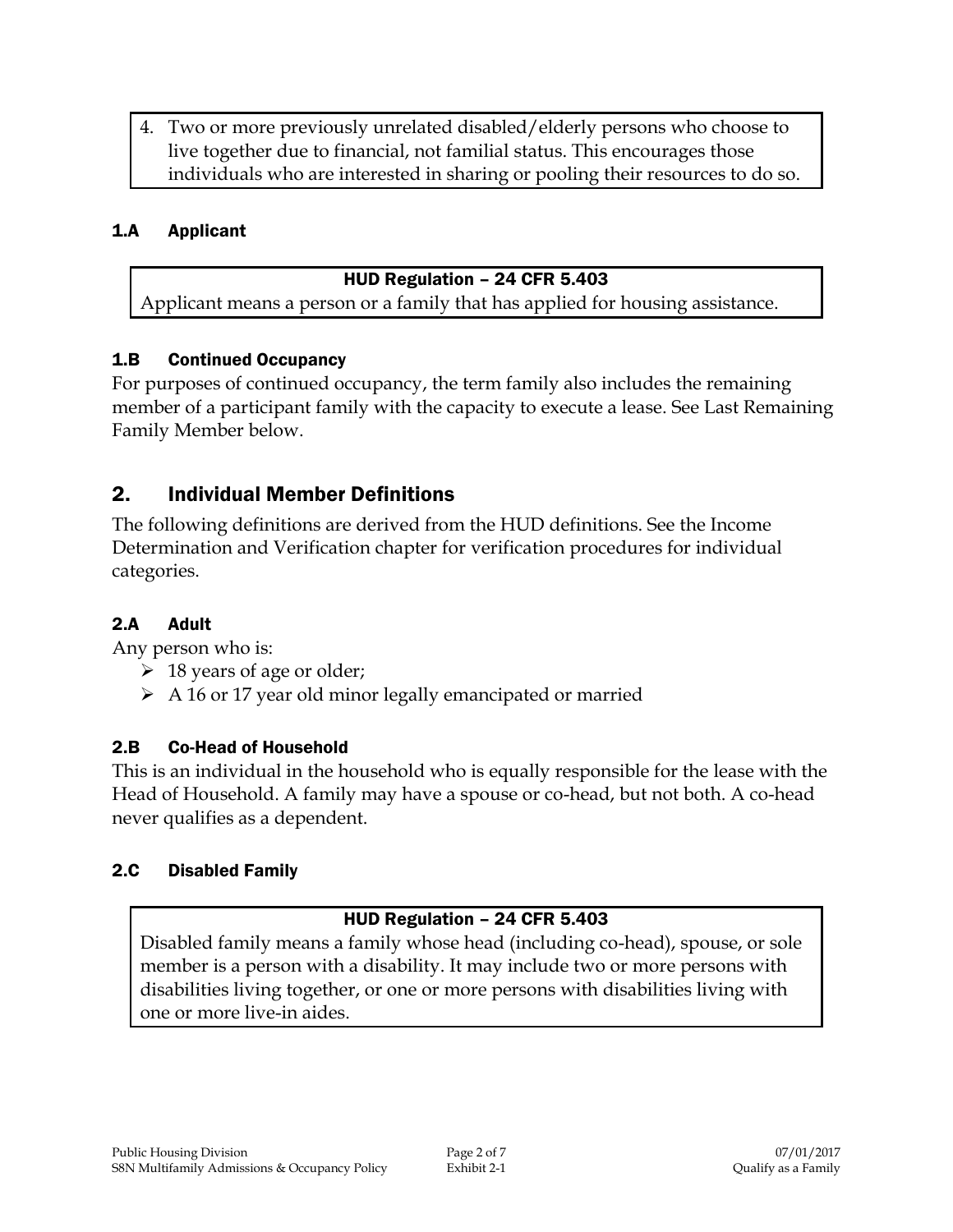### 2.D Person with Disabilities

#### HUD Regulation – 24 CFR 5.403

Person with disabilities:

(1) Means a person who:

(i) Has a disability, as defined in 42 U.S.C. 423;

(ii) Is determined, pursuant to HUD regulations, to have a physical, mental, or emotional impairment that:

(A) Is expected to be of long-continued and indefinite duration;

(B) Substantially impedes his or her ability to live independently, and

- (C) Is of such a nature that the ability to live independently could be improved by more suitable housing conditions; or
- (iii) Has a developmental disability as defined in 42 U.S.C. 6001.

(2) Does not exclude persons who have the disease of acquired immunodeficiency syndrome or any conditions arising from the etiologic agent for acquired immunodeficiency syndrome;

(3) For purposes of qualifying for low-income housing, does not include a person whose disability is based solely on any drug or alcohol dependence; and

(4) Means ''individual with handicaps'', as defined in § 8.3 of this title, for purposes of reasonable accommodation and program accessibility for persons with disabilities.

# 2.E Displaced Family

# HUD Regulation – 24 CFR 5.403

Displaced family means a family in which each member, or whose sole member, is a person displaced by governmental action, or a person whose dwelling has been extensively damaged or destroyed as a result of a disaster declared or otherwise formally recognized pursuant to Federal disaster relief.

# 2.F Elderly Family

# HUD Regulation – 24 CFR 5.403

Elderly family means a family whose head (including co-head), spouse, or sole member is a person who is at least 62 years of age. It may include two or more persons who are at least 62 years of age living together, or one or more persons who are at least 62 years of age living with one or more live-in aides.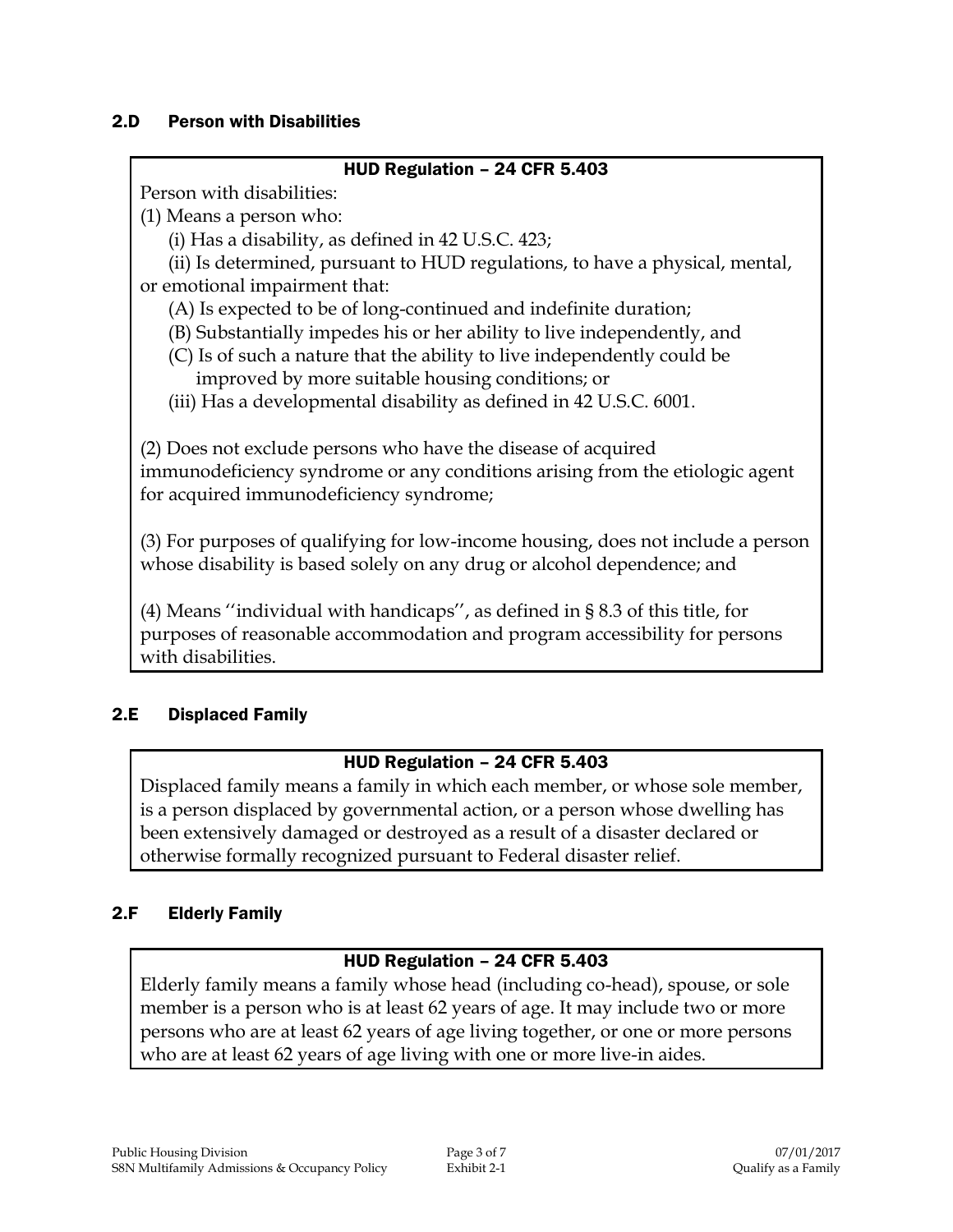#### 2.G Elderly Person

### HUD Regulation – 24 CFR 5.100

Elderly Person means an individual who is at least 62 years of age.

#### 2.H Full-Time Student

#### HUD Regulation – 24 CFR 5.603

Full-time student. A person who is attending school or vocational training on a full-time basis.

### AHFC Policy

Under 24 CFR 5.612, adult students may be ineligible for assistance. See the Student Rule exhibit.

#### 2.I Head of Household

The adult member of the household who is designated by the family as the head, is wholly or partly responsible for paying the rent, and has the legal capacity to enter into a lease under state/local law. Emancipated minors who qualify under state law can be recognized as the head of household.

#### 2.J Household

#### HUD Regulation – 24 CFR 5.100

Household, for purposes of 24 CFR part 5, subpart I, and parts, 960, 966, 882, and 982, means the family and PHA-approved live-in aide.

#### 2.K Live-In Aide

# HUD Regulation – 24 CFR 5.403

Live-in aide means a person who resides with one or more elderly persons, or near-elderly persons, or persons with disabilities, and who:

(1) Is determined to be essential to the care and well-being of the persons;

(2) Is not obligated for the support of the persons; and

(3) Would not be living in the unit except to provide the necessary supportive services.

# AHFC Policy

These persons are not considered part of the family's household when calculating income, but will count towards the subsidy standard. See the Live-In Aide exhibit.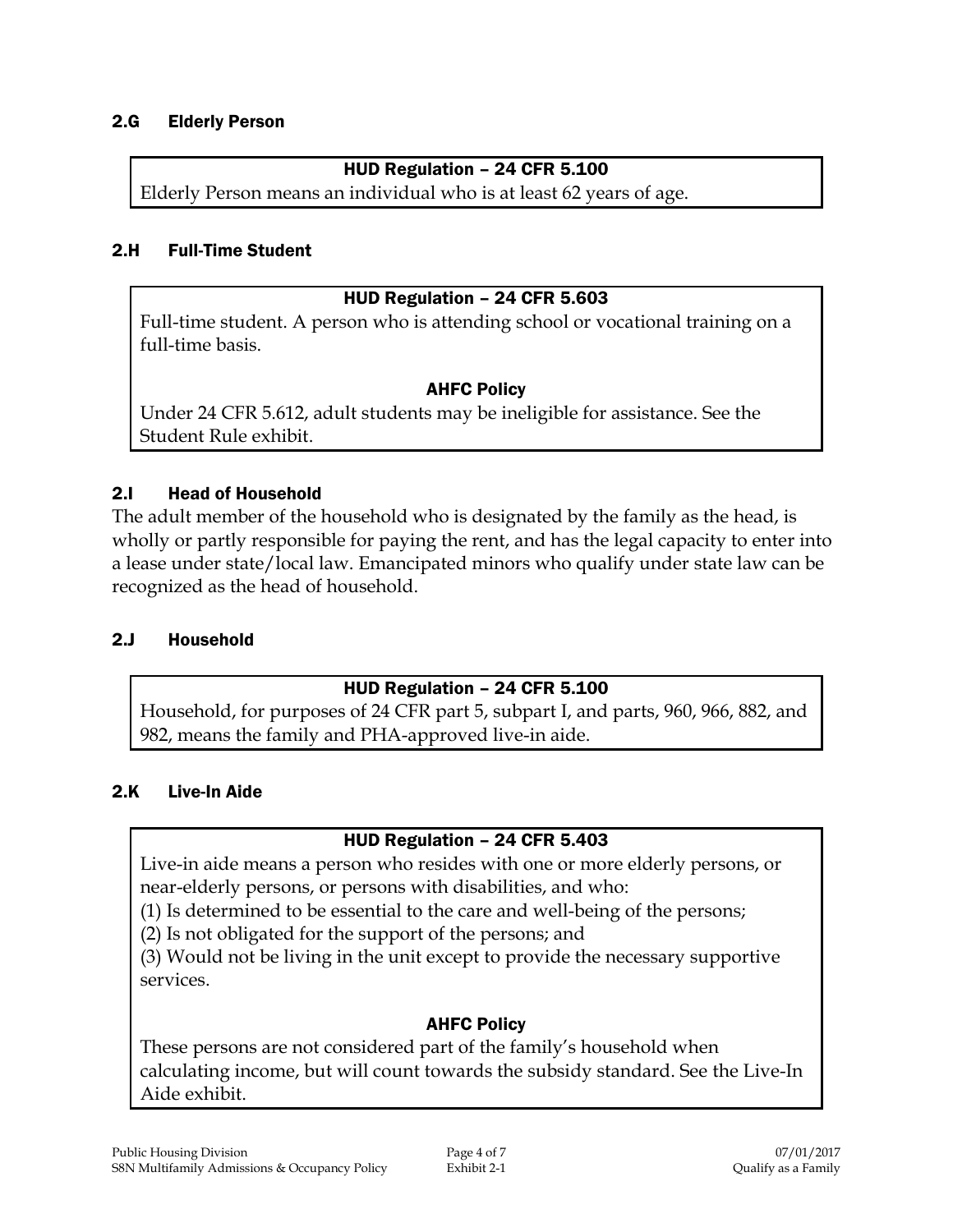# 2.L Minor or Youth

This is an individual who is under the age of 18.

# 2.M Near-Elderly Family

# HUD Regulation – 24 CFR 5.403

Near-elderly family means a family whose head (including co-head), spouse, or sole member is a person who is at least 50 years of age but below the age of 62; or two or more persons, who are at least 50 years of age but below the age of 62, living together; or one or more persons who are at least 50 years of age but below the age of 62, living with one or more live-in aides.

# 2.N Spouse

This is the husband or wife of the Head of Household who is equally responsible for the lease with the Head of Household. For proper application of the Noncitizens Rule, the definition of spouse is: the marriage partner who, in order to dissolve the relationship, would require a divorce. It includes the partner in a common law marriage, but does not apply to boyfriends, girlfriends, significant others, or co-heads.

# 3. Changing Household Members

Changes to family composition must be reported, in writing, to AHFC within **ten (10) business days** of the change. See the Interim Examination exhibit for any required changes to a family's annual income as a result of changes to household members.

# 3.A Addition of Family Members

With the exception of members added due to birth or adoption, the addition of family members requires the pre-approval of AHFC. An EIV report will be pulled for the family within 120 days of the effective date for an addition of a family member.

# 3.A.1. Adults

Adults wishing to be added to a family must meet all of AHFC's screening criteria, before they can be added to the household.

# 3.A.2. Minors

Families wishing to add minors (household member under 18 years of age) to a household must provide the appropriate verification as stated in Chapter 3.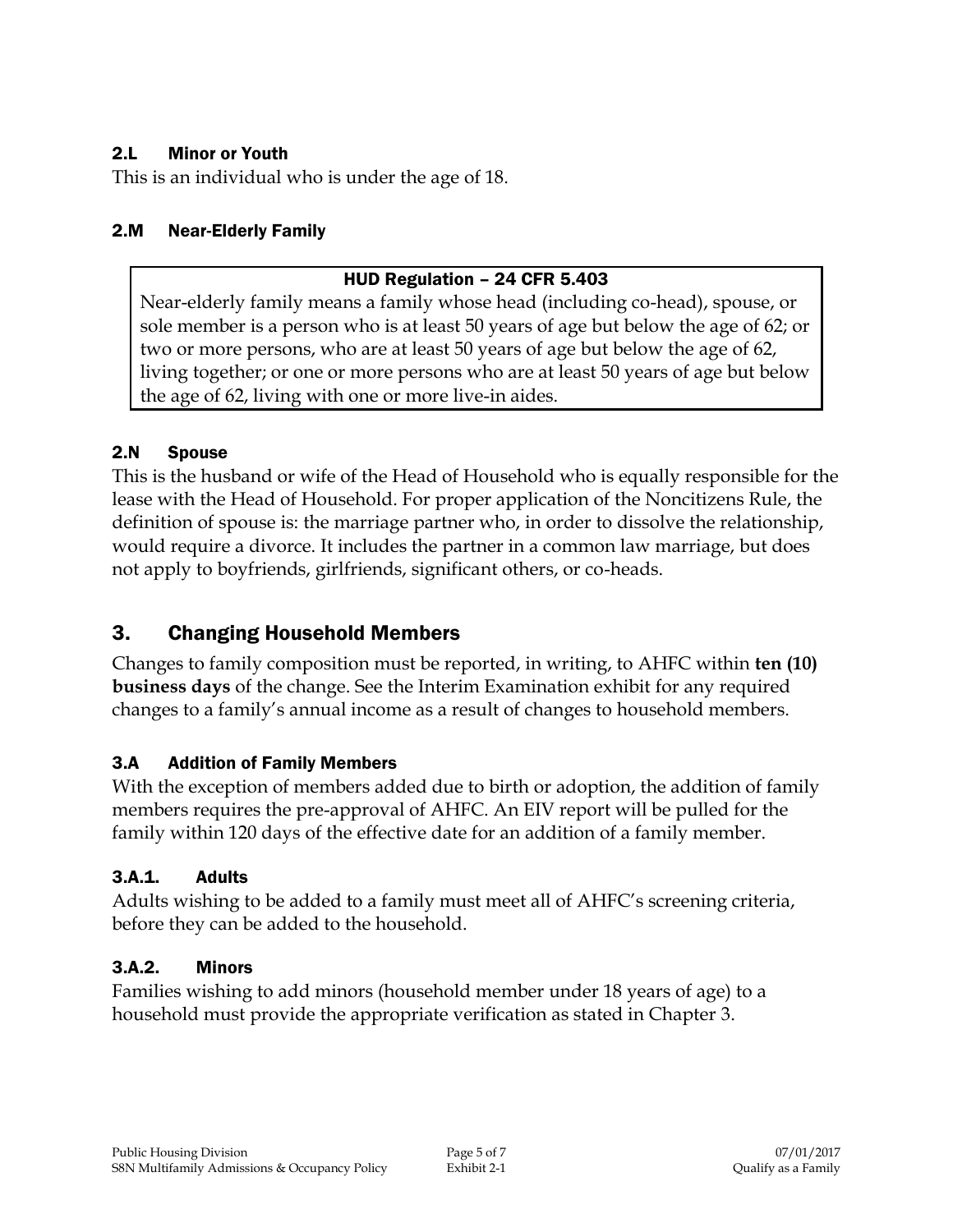# 3.B Removal of Family Members

To remove a family member, AHFC must receive verification of the family member's intent to leave or departure from the household.

# 4. Breakup of Family

AHFC will determine, on a case-by-case basis, which member of an assisted family continues to receive the rental assistance if the family breaks up. Staff will forward the facts to a supervisor or regional manager for a decision. Factors AHFC will consider in weighing continued assistance to particular family members include, but are not limited to:

- $\triangleright$  The assistance remaining with the family who remains in the original unit.
- $\triangleright$  To whom the rental assistance was initially issued.
- $\triangleright$  The family member who has sole or primary physical custody of minor children or who has primary responsibility for the care of ill, elderly, or disabled family members.
- $\triangleright$  If a court determines the disposition of property between members of the assisted family in a divorce or separation under a settlement or judicial decree, AHFC is bound by the court's determination of which family members continue to receive assistance in the program.
- Other factors or mitigating circumstances presented to AHFC.

AHFC will provide a decision in writing to the family members who are breaking up. See the Violence Against Women Act exhibit for VAWA protections.

# 5. Last Remaining Family Member

If the head of household dies or leaves the unit permanently, the remaining family members qualify as a family if there is at least one individual (not a live-in aide) of legal age and capacity to execute the lease living in the family.

# 5.A Minor Children Only

AHFC may allow an adult, who is not a current member of the family, to be a new head of household after the death or departure of the original head of household when the only family members remaining in the unit are minors. The new head of household must pass AHFC's screening criteria.

# 5.B Court-Appointed Guardian

In cases where the remaining family members are orphaned children, a court-appointed guardian may be considered the last remaining adult family member if that person otherwise passes the screening requirements.